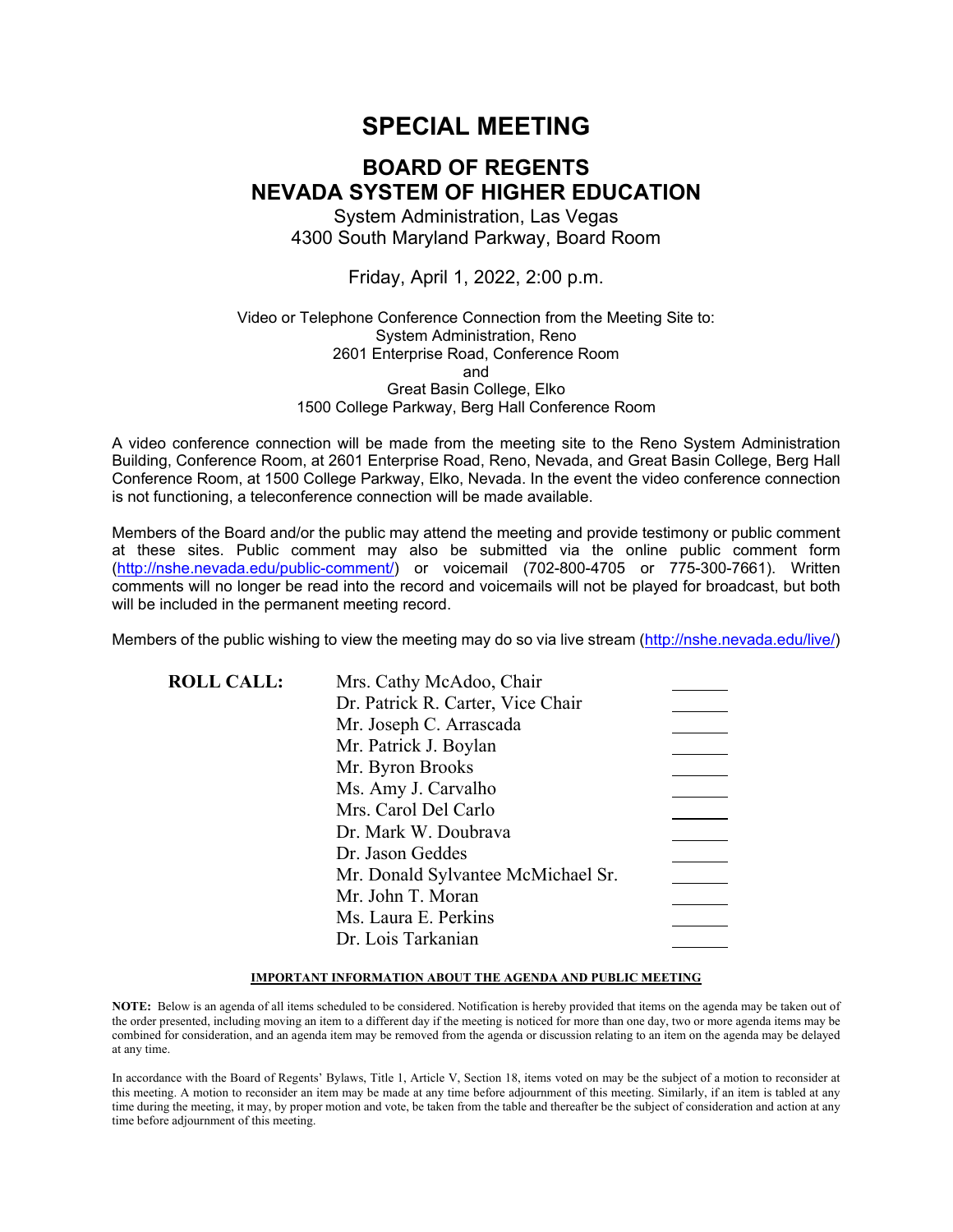#### Board of Regents Special Meeting Page 2 and 20 and 20 and 20 and 20 and 20 and 20 and 20 and 20 and 20 and 20 and 20 and 20 and 20 and 20 and 20 and 20 and 20 and 20 and 20 and 20 and 20 and 20 and 20 and 20 and 20 and 20 04/01/22

In accordance with the Board of Regents' Bylaws, Title 1, Article V, Section 12, a quorum may be gained by telephonic, video, or electronic transmission provided that notice to that effect has been given.

Some agenda items are noted as having accompanying reference material. Reference material may be accessed on the electronic version of the agenda by clicking the reference link associated with a particular item. The agenda and associated reference material may also be accessed on the Internet by visiting the Board of Regents website at: <https://nshe.nevada.edu/leadership-policy/board-of-regents/meeting-agendas/>

Many public libraries have publicly accessible computer terminals. Copies of the reference material and any additional support materials that are submitted to the Board of Regents Office and then distributed to the members of the Board of Regents after the posting of this agenda but before the meeting, will be made available as follows: 1. Copies of any such materials are available at the Board of Regents Offices at 2601 Enterprise Road, Reno, Nevada, and 4300 South Maryland Parkway, Las Vegas, Nevada. A copy may be requested by calling Keri Nikolajewski at (702) 889- 8426; 2. Copies of any such materials will also be available at the meeting site.

Reasonable efforts will be made to assist and accommodate physically disabled persons to participate in the meeting. Please call the Board Office at (702) 889-8426 in advance so that arrangements may be made.

# **CALL TO ORDER – ROLL CALL**

**PLEDGE OF ALLEGIANCE**

### **1. PUBLIC COMMENT INFORMATION ONLY**

## Public comment will be taken during this agenda item. No action may be taken on a matter raised under this item until the matter is included on an agenda as an item on which action may be taken. Comments will be limited to two minutes per person. Persons making comment are asked to begin by stating their name for the record and to spell their last name. The Board Chair may elect to allow additional public comment on a specific agenda item when that agenda item is being considered.

In accordance with Attorney General Opinion No. 00-047, as restated in the Attorney General's Open Meeting Law Manual, the Board Chair may prohibit comment if the content of that comment is a topic that is not relevant to, or within the authority of, the Board of Regents, or if the content is willfully disruptive of the meeting by being irrelevant, repetitious, slanderous, offensive, inflammatory, irrational or amounting to personal attacks or interfering with the rights of other speakers.

### **2. SEPARATION AGREEMENT FOR POSSIBLE ACTION**

The Board of Regents will consider approval of a separation agreement between the Board and Dr. Melody Rose, Chancellor, effective April 1, 2022. *[\(Ref. BOR-2\)](https://nshe.nevada.edu/wp-content/uploads/file/BoardOfRegents/Agendas/2022/04-apr-mtgs/bor01-refs/BOR-2.pdf)*

*ESTIMATED TIME: 10 mins.*